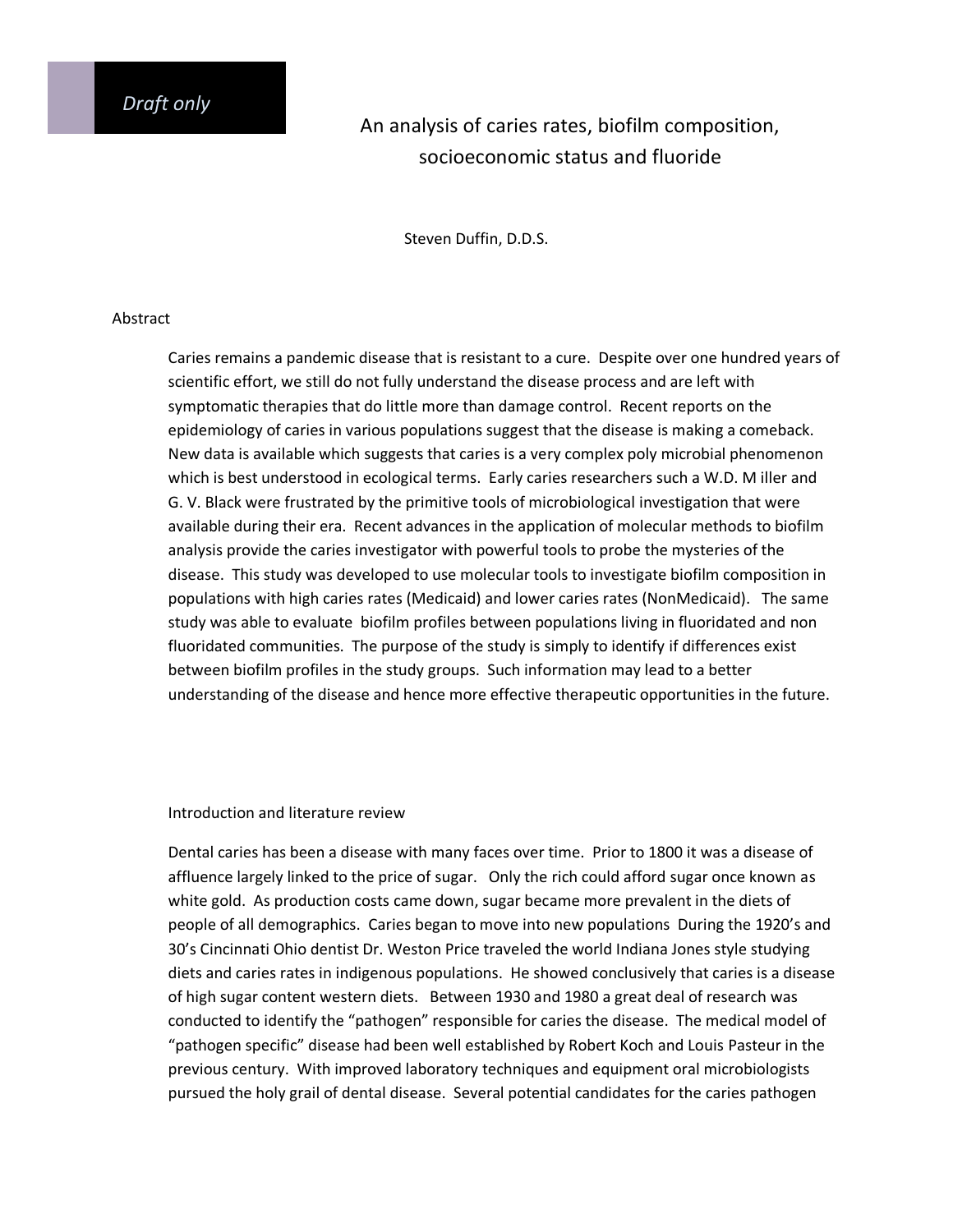appeared as high acid producing bacteria grown in appropriate media. Mutans Streptococci and Lactobacillus acidophilus became the likely candidates of the day. Remarkable progress was made in the understanding of the biochemistry of these particular pathogens. The enzymatic systems that convert simple sugars into organic acids were worked out in laboratory conditions. An explanation for the differences in caries rates between populations demonstrated by Weston Price began to be understood at the biochemical level. Risk factors also manifested in advance of the disease. During the 1950's topical and systemic fluorides were introduced with widespread success. Caries rates were dramatically reduced across wide demographics. Students entering dental schools during the 1970's and 80's wondered if they would be able to support themselves in a population less in need of their restorative services. Seven US dental schools closed their doors, including the authors (Emory 83). Then in the year 2000 Dr. David Satcher issued the first surgeon general's report on the oral health of Americans. This report identified a "growing epidemic of dental disease" in certain populations. These included persons living in lower socioeconomic situations, persons with disabilities, seniors and emigrant populations. Caries had become a disease of poverty. This report represented a wakeup call to the profession. While success against caries had been made, we were losing ground in some areas. The epidemiology of caries was once again on the move.

Also published in 2000 was a landmark paper by Professor Phillip Marsh titled "Are dental diseases examples of ecological catastrophes?" Dr. Marsh argued that both caries and periodontal diseases are classic plaque or biofilm mediated processes. The profession had argued for decades over the value of a specific pathogen plaque model or a non specific plaque model. Clinicians have noticed that some patients develop cavities without obvious plaque and other patients with lots of plaque remain disease free. The ecological plaque model introduced by Marsh overcame the limitations of previous hypotheses and produced a working model of disease based on current knowledge of biofilm physiology. A recent paper by Takahashi and Nyvad builds on the ecologic plaque hypothesis and supports the view that a biofilm should be considered pathologic or not pathologic based on the behavior of the ecosystem as a polymicrobial whole. As it turns out, all of the work done by oral microbiologists using mono culture invitro methods produced data that described bacterial behavior far removed from the oral environment. As molecular methods were being applied to the identification of oral biofilm inhabitants, it became obvious that only a minority of oral bacterial species had ever been successfully cultured in the laboratory, hence little to nothing was known about the physiology and biochemistry of the majority of oral biofilm inhabitants. Medical microbiologist Dr. William Costerton suggested that microbiologists may need to "reboot their hard drive" in order to understand bacterial mediated disease in the new biofilm paradigm. Then in 2007 the Centers for Disease Control released a major report demonstrating that after fifty years of progress, caries rates were increasing in our youngest children ages 2-5. Also in the year 2007 the state of Oregon Department of Human Services released the Oregon Smile Survey. This report showed dramatically increasing caries rates in children 5-8. In 2009 Dr. Robert Bagramian published "The Global Increase In dental caries. A Pending Public health Crisis. This paper documents increasing caries rates across the globe. The disease appears to be making a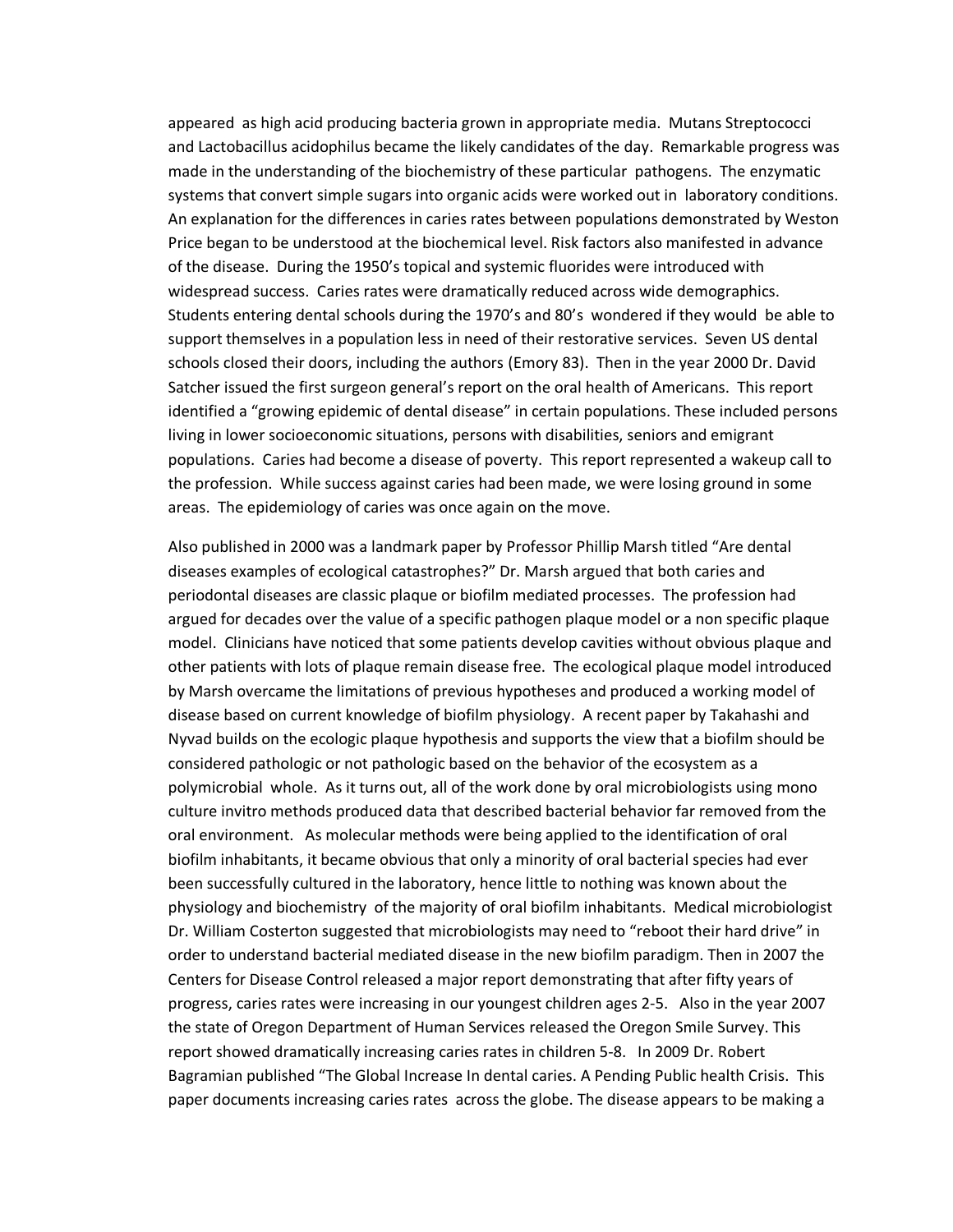comeback. Why? I designed this study as a step toward understanding the possible role of biofilm composition in high and low caries rate populations. This is the first study to use molecular methods to identify oral biofilm profiles in Medicaid and non Medicaid populations. Since the sample population also lives in fluoridated and non fluoridated communities, this represented an opportunity to examine the possibility of differences in biofilm composition based on this parameter, also a first effort.

#### Methods and Materials

## Plaque Sample collection protocol

The decision was made to collect plaque samples from multiple oral sites from each patient. The strategy was to obtain an oral biofilm profile rather than a site specific perspective of the micro biota. Micro brushes were sterilized and placed in sterile collection bags. 1.5 ml of sterile molecular grade water was placed into a sterile ependorf tube and added to the collection bag. 160 plaque collection kits were prepared in this manner. The plaque collection protocol was to apply the first microbrush against the occlusal surface of posterior molars, place the brush into the solution in the ependorf tube and spin to dislodge bacteria into the medium. This process was repeated for posterior interproximal spaces with the second brush and finally on anterior teeth facial surfaces with the third brush. The ependorf tube was then placed into a freezer bag together with the patient survey/consent form and frozen at the clinic site. A video was made of the collection protocol and placed on YouTube so that all offices participating in the study could easily view and duplicate the plaque and patient date collection protocol.

## Patient selection and data collection

Dental practitioners were contacted throughout Oregon for willingness to participate in this study. Cities from Medford in southern Oregon to Portland in the north were included in the study. A majority of patients were obtained through the cooperation of Capitol Dental Care a large Medicaid managed care organization in the state. Patients were to be selected out of regular preventive and restorative treatment schedules. A randomization protocol was developed that identifies as a study candidate every fifth patient age 2-12 in regular daily schedules and to ask parents or guardians for interest in study participation. Appropriate consents were obtained and the following data recorded. Name, age, clinic location, DMFT, a subjective analysis of plaque presence, oral hygiene practices and diet were recorded on a scale of 1 to 10. 1 being good and 10 being bad. Patient samples were segregated into the following four groups.

- 1. Medicaid living in a non fluoridated community
- 2. Medicaid living in a fluoridated community
- 3. Non Medicaid living a non fluoridated community
- 4. Non Medicaid living in a fluoridated community